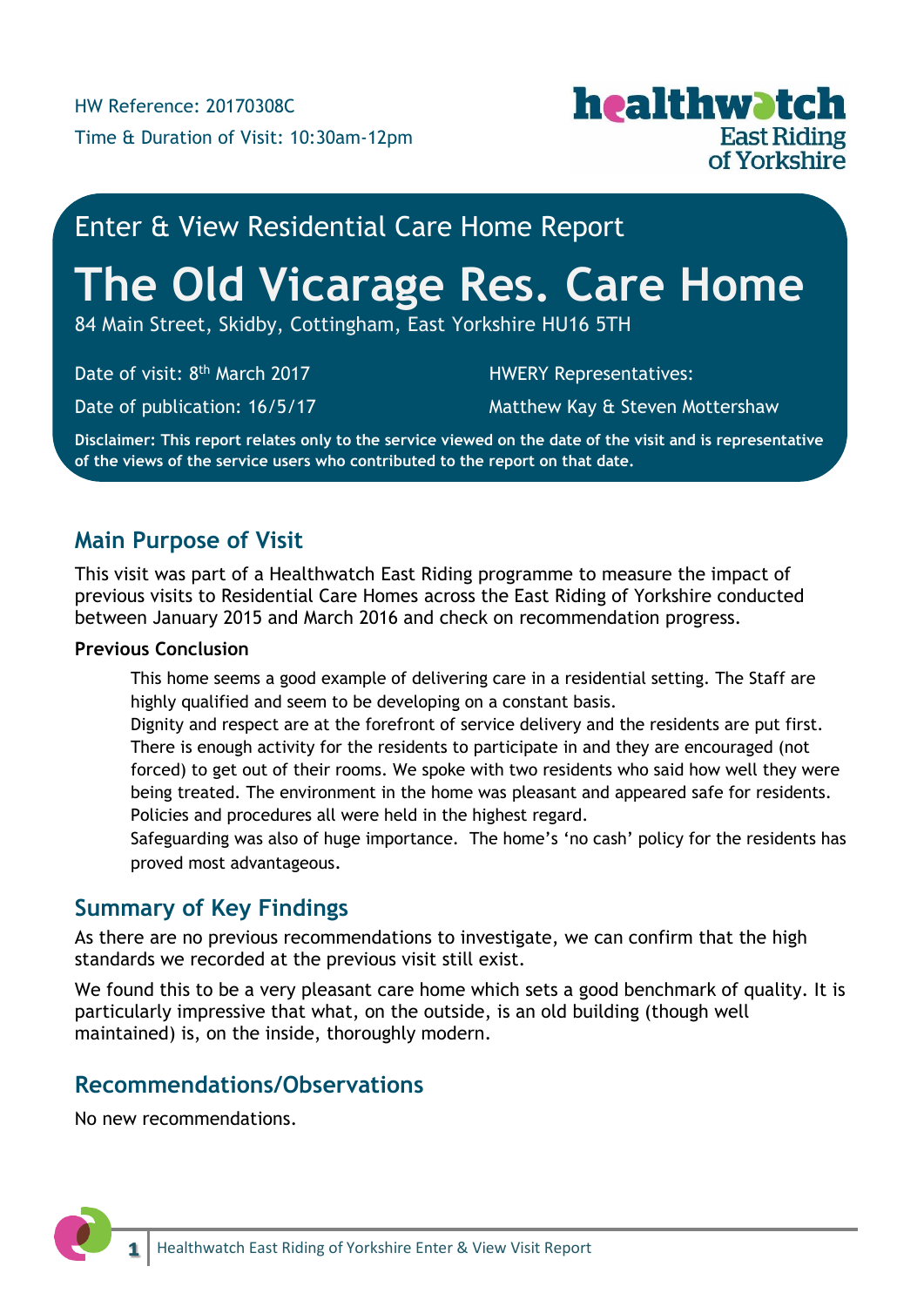## **Full Report**

## **Background**

It is important to note that Enter & View is not an inspection; it is a genuine opportunity to build positive relationships with local Health & Social Care providers, provide opportunity to demonstrate that providers support service user engagement and give service users the opportunity to give their views in order to improve service delivery.

Local Healthwatch has a number of specific statutory activities that it is required to deliver, defined in five Healthwatch Quality Statements, specifically

- Strategic Context & Relationships
- Community Voice & Influence
- Making a Difference Locally
- Informing People
- Relationship with Healthwatch England

Under its remit of 'Making a Difference Locally', Healthwatch has a responsibility to ensure that recommendations for change are heard and responded to by relevant decision makers.

## **Main Findings**

#### **How safe is the setting for service users?**

The home is set in large, private gardens down a long drive and is well away from the main road. Walking into the building there is a large courtyard which is used to host events to encourage residents to get out of their room.

No safety concerns.

#### **How effective do service users consider the service to be?**

Though our interaction with service users was limited, the service users we spoke to found the service effective and were very happy at the home.

Every resident has a care plan that has been shaped and shared with the service user and their family. These are reviewed monthly and twice a year these are reviewed with residents and relatives.

The care home also does a twice yearly questionnaire to residents to make sure standards are being met. This improves the care provided and also keeps residents involved in their own care.

#### **How caring do service users find the service?**

The service users we spoke to found the service caring. This was also very clear to see in the interactions that we observed between staff and residents.

There is no pressure for residents to leave their room and throughout out visit we saw staff making sure that resident's did not feel isolated.

Each resident has an assigned Key Worker/ named carer with whom the family can liaise and build a rapport.